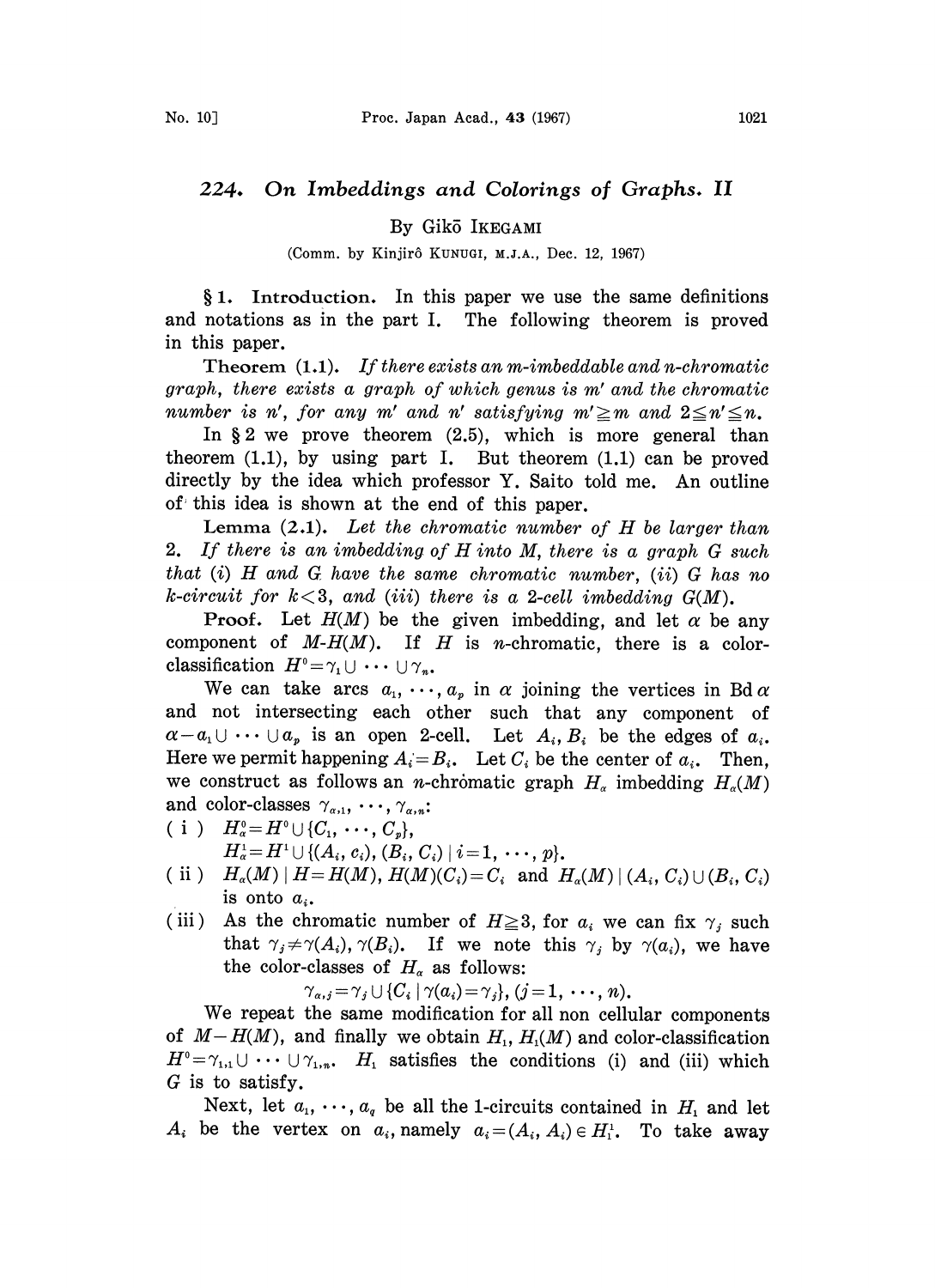1-circuits from  $H<sub>1</sub>$ , we construct  $H<sub>2</sub>$  and the color-classification  $H_2^0 = \gamma_{2,1} \cup \cdots \cup \gamma_{2,n}$  as follows:

 $\begin{array}{ll} ( \; \mathrm{i} \; ) & H_2^0 = H_1^0 \cup \{ C_1, \; \cdots, \, C_q \}, \ & H_2^1 = ( H_1^1 - \{ a_1, \; \cdots, \, a_q \}) \cup \{ ( A_i, \, C_i )_0, \, ( C_i, \, A_i )_1 \; | \; i \! = \! 1, \; \cdots, \, q \}. \end{array}$ 

(ii) For  $a_i$ , fix  $\gamma_{1,i}$  such that  $\gamma_{1,i} \neq \gamma_1(A_i)$  and note it by  $\gamma_1(a_i)$ , then we give the color-classes of  $H<sub>2</sub>$  by

 $\gamma_{2,j}=\gamma_{1,j}\cup\{C_i\mid \gamma_1(a_i)=\gamma_{1,j}\},\quad j=1,\cdots,n.$ 

Clearly,  $H_2$  has no 1-circuit, and we can see that  $H_2$  is *n*-chromatic by the same discussion as  $(4)$  in the proof of  $(3.2)$  in the part I.

Next, we construct  $H_3$  which contains no 2-circuit. Let  $(A_i, B_i)_j$ ,  $i=1, \dots, r, j=0, \dots, m_i(m_i\geq 1)$ , be all the arcs which are contained some 2-circuits in  $H<sub>2</sub>$ .

Then, we construct  $H_3$  and the color-classification  $H_3^0 = \gamma_{3,1} \cup \cdots$  $\bigcup \gamma_{3,n}$  as follows:

- (i)  $H_3^0 = H_2^0 \cup \{C_{i,j} \mid i=1, \cdots, r, j=1, \cdots, m_i\},$  $H_3^1 = (H_3^1 - \{(A_i, B_i)_i \mid i = 1, \cdots, r, j = 1, \cdots, m_i\})$  $\cup \{ (A_i, C_i)_i, (C_i, B_i)_i \mid i=1, \cdots, r, j=1, \cdots, m_i \}.$
- (ii) For  $(A_i, B_j)$  fix  $\gamma_{2,i}$  such that  $\gamma_{2,i} \neq \gamma_2(A_i), \gamma_2(B_i)$ , and note it by  $\gamma_2(A_i, B_i)$ , then we give the color-classes of  $H_i$  by

 $\gamma_{3,k}=\gamma_{2,k}\cup\{C_{i,j}\mid \gamma_2(A_i, B_i)=\gamma_{2,k}, j=1, \cdots, m_i\}, (k=1, \cdots, n).$ 

Clearly  $H<sub>3</sub>$  does not contain 1-circuit nor 2-circuit, and we can see that  $H<sub>3</sub>$  is *n*-chromatic by the same discussion as (4) in the proof of (3.2) in the part I.

 $H<sub>3</sub>=G$  is the required graph: as there is the natural homeomorphism of G onto  $H_1$  as 1-complexes,  $G(M)$  can be naturally given from  $H<sub>i</sub>(M)$ , and this is a 2-cell imbedding. This proves (2.1).

Lemma  $(2.2)$ . If G is n-chromatic, there is a subgraph H of G with chromatic number m for any m with  $1 \leq m \leq n$ .

**Proof.** There is a color-classification  $G^0 = \gamma_1 \cup \cdots \cup \gamma_n$ . And give  $H$  by

$$
H^0=\gamma_1\cup\ \cdots\ \cup\gamma_m,
$$

$$
H^1 = \{(A, B) | A, B \in H^0, (A, B) \in G^1\}.
$$

By the definition of chromatic number, we can easily prove that H is m-chromatic. This proves  $(2.2)$ .

From  $(3.7)$  in the part I,  $(2.1)$  and  $(2.2)$ , we have,

Lemma (2.3). Let H be an n-chromatic graph,  $n \geq 3$  and have an imbedding into surface M. Then, for any m with  $n\geq m\geq 3$ , there is a graph G which is m-chromatic and has simplest imbedding into M.

Lemma  $(2.4)$ . For any surface  $M_i$ , there is a graph which is 2-chromatic and has a simplest imbedding into M.

**Proof.** There exist a simplicial (triangulate) division  $K$  of  $M$ ,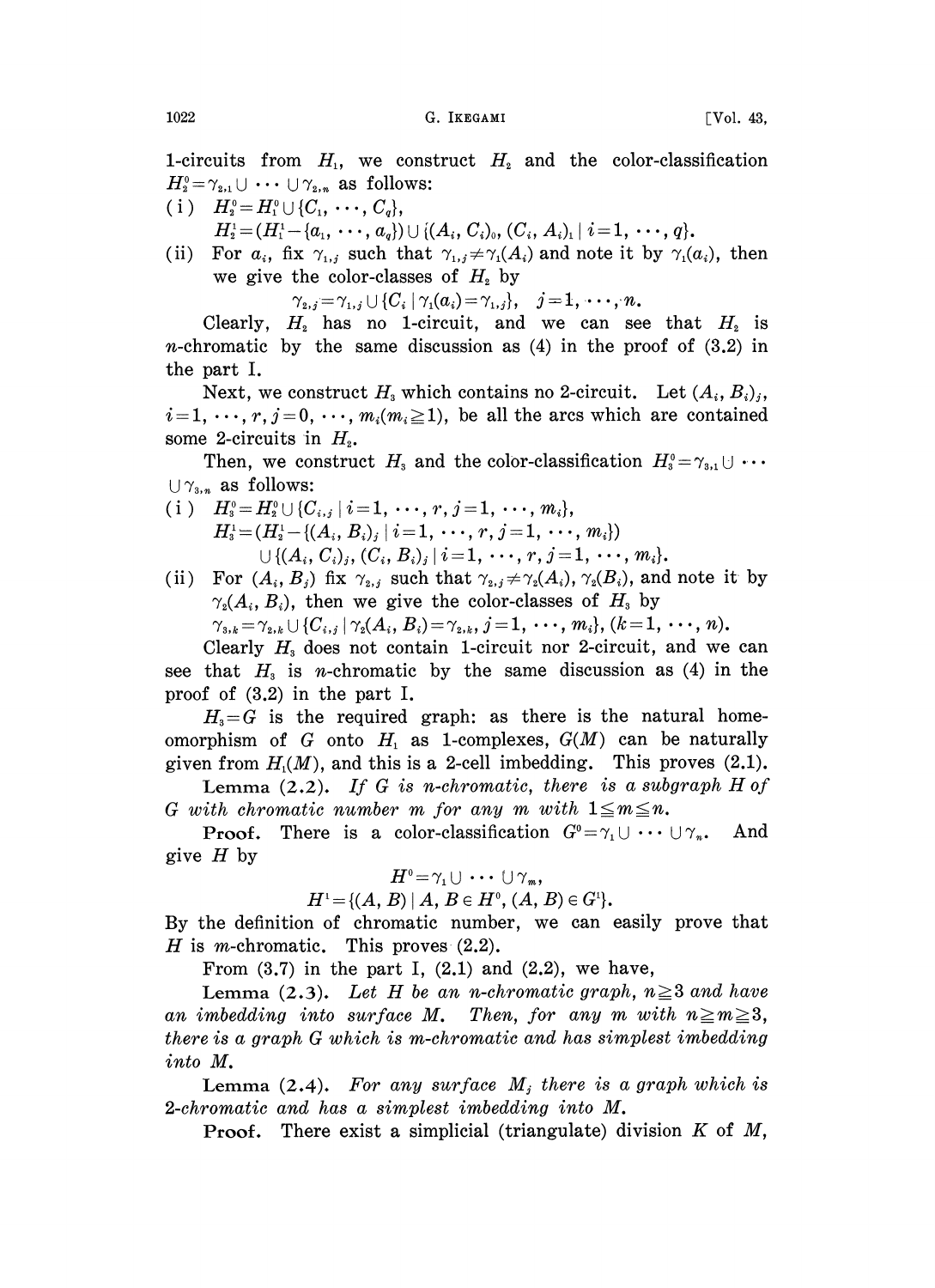i.e. K is a finite simplical complex and  $|K|=M$ .

We construct the required graph G and the simplest imbedding  $G(M)$  from K. Let  $A(\alpha)_1, A(\alpha)_2$ , and  $A(\alpha)_3$  be the vertices of any 2-simplex of K. (We note  $A(\alpha)$  simply A hereafter.) Let  $A_{i,j}$  be the barycenter of an 1-simplex  $(A_i, A_j)$ ,  $i=1, 2, 3, i< j$ , and let  $A_{123}$ be the barycenter of a 2-simplex  $\alpha$ . And let  $A_{i, i,j}$ ,  $A_{j, i,j}$ , and  $A_{i, 123}$ be the barycenters respectively of  $(A_i, A_{ij}), (A_j, A_{ij}),$  and  $(A_i, A_{123})$ which are the 1-simplexes of the barycentric subdivision of  $K$ ,  $i, j=1, 2, 3, i < j.$ 

As a subcomplex of 1-skeleton of second barycentric subdivision of K, we have a graph  $G=(G^0, G^1)$  as follows. Let

 $U_1 = \{A_i \mid \alpha \in K, i = 1, 2, 3\}$  $U_2 = \{A_{123} \mid \alpha \in K\},\$  $U_{3} = \{A_{i}, i_{i}, A_{j, i_{j}} | \alpha \in K, i, j = 1, 2, 3, i < j\},\$  $U_4 = \{A_{ij} \mid \alpha \in K, \quad i,j = 1, 2, 3, \quad i < j\},$  $U_{5} = \{A_{i,123} | \alpha \in K, \quad i = 1, 2, 3\},\$ 

where A means  $A(\alpha)$  and  $\alpha$  is a 2-simplex in K. Then, G is given by  $G^{\scriptscriptstyle 0}=U_{\scriptscriptstyle 1}\cup U_{\scriptscriptstyle 2}\cup U_{\scriptscriptstyle 3}\cup U_{\scriptscriptstyle 4}\cup U_{\scriptscriptstyle 5}$ 

$$
G^{\rm i}\! =\! \{(A_i,A_{i,123}), (A_{i,123},A_{123}) \,|\, \alpha \in K,\, i\! =\! 1,\,2,\,3\} \cup \{ (A_{123},A_{ij}), (A_{i,ij},A_{ij}), (A_{j,ij},A_{ij}) \,|\, \alpha \in K,\, \, i,\, j\!=\! 1,\!2,\!3,\quad i\!<\!j\}.
$$

We have naturally  $G(M)$  from second barycentric subdivision of K. Then,  $G(M)$  is a 4-gon imbedding. And we can see that G has no k-circuit with  $k<4$ . Therefore by (2.1) in the part I,  $G(M)$ is a simplest imbedding.

As  $U_1 \cup U_2 \cup U_3$  and  $U_4 \cup U_5$  are SC-sets, G is 2-colorable. This proves (2.4).

From  $(2.3)$  and  $(2.4)$  we have,

Theorem  $(2.5)$ . If there exists an imbedding of an n-chromatic graph into a surface M, there is an m-chromatic graph having simplest imbedding into M for any m with  $2 \leq m \leq n$ .

When we restrict theorem (2.5) in orientable case (i.e. surfaces are assumed to be orientable, we have (1.1). But we can prove (1.1), without using theorem (2.1) in the part I. We show the outline of the proof:

Let  $I=(I^0, I^1)$  be the graph such that

$$
I^{\scriptscriptstyle 0}=U\cup V,
$$

 $I^0 = U \cup V$ ,<br>where both U and V have 3 elements and  $U \cap V = \emptyset$  $I^1 = \{(A, B) | A \in U, B \in V\}.$ <br>ic and has genus 1 (c.f. [

Then, I is 2-chromatic and has genus 1 (c.f.  $\lceil 1 \rceil$ ).

Let G be *n*-chromatic ( $m \ge 2$ ) and have an imbedding into an orientable manifold of genus  $k$ . By  $(2.2)$  we have m-chromatic subgraph H of G for any m with  $2 \le m \le n$ . Let h be the genus